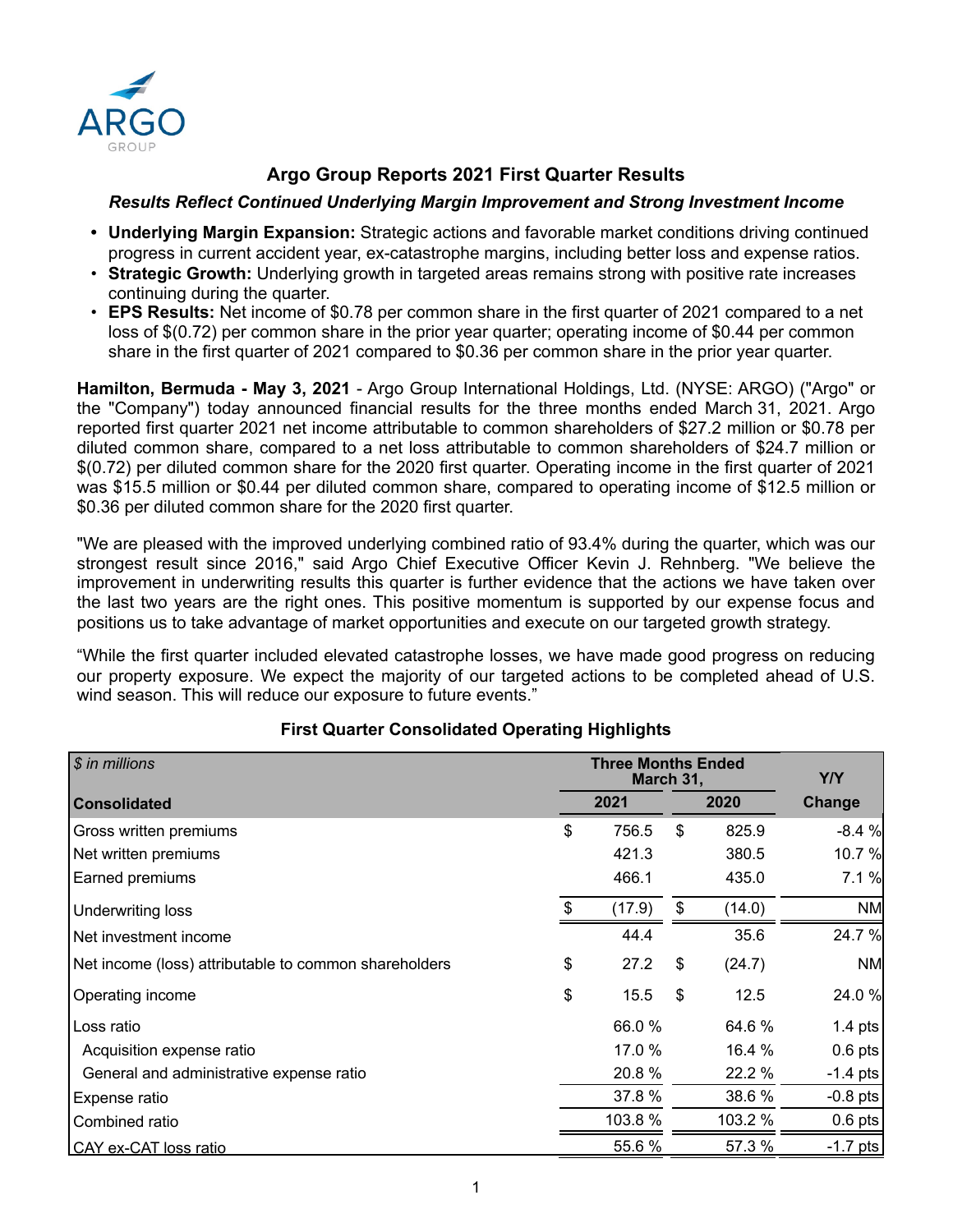- Gross written premium declined 8.4% to \$756.5 million during the first quarter of 2021. Premium growth of 2.7% in U.S. Operations was offset by a 23.6% decline in International Operations. Adjusting for the sale of Ariel Re in November 2020 and planned or executed exits of business in Italy, Malta and the U.S. grocery business, underlying premiums grew approximately 6.5% during the first quarter of 2021. In the U.S., premium growth in strategic growth areas was up more than 15%, while overall growth was tempered by business exits and re-underwriting actions in certain underperforming businesses and property lines. The decline in International premiums was due to the sale of Ariel Re in November 2020 and planned exits of business in Italy and Malta, partially offset by organic growth in Bermuda Insurance and Syndicate 1200 reflecting continued rate increases. Pricing increases remained in the low double digits on average across Argo, with the range varying by business line.
- The combined ratio was 103.8% during the first quarter of 2021 compared to 103.2% in the prior year quarter. The higher combined ratio was driven by increased catastrophe losses during the 2021 period.
- Total catastrophe losses in the first quarter of 2021 were \$47.5 million or 10.2 points on the loss ratio. Natural catastrophes accounted for \$43.1 million and \$4.4 million was related to the COVID-19 pandemic. Natural catastrophe losses were primarily attributed to winter storm Uri in February 2021. Approximately \$7 million of the reported natural catastrophe losses in the current quarter related to Argo's remaining exposures to Ariel Re for 2020 and prior open years of account.
- Net reserve development for the 2021 first quarter was \$1.0 million, or 0.2 points on the loss ratio, and was driven by Run-off lines.
- The CAY ex-CAT loss ratio for the 2021 first quarter of 55.6% compares to 57.3% in the prior year first quarter. The improvement was driven by U.S. Operations and is primarily the result of recent reunderwriting actions and achieved rate increases earning through results, while in International the CAY ex-CAT loss ratio was broadly in line with last year.
- The expense ratio in the first quarter of 2021 was 37.8% and improved 0.8 points from the prior year first quarter. The acquisition expense ratio of 17.0% increased 0.6 points compared to the prior year first quarter as a higher ratio in the U.S. was partially offset by improvement in International. The general and administrative expense ratio of 20.8% improved 1.4 points compared to the prior year first quarter.
- The CAY ex-CAT combined ratio was 93.4% compared to 95.9% in the prior year first quarter. The improvement in the CAY ex-CAT combined ratio was due to a lower CAY ex-CAT loss ratio and an improved expense ratio.
- Net investment income was \$44.4 million in the 2021 first quarter and increased 24.7% compared to the prior year first quarter. Alternative investment performance was strong in the first quarter of 2021, contributing \$20.7 million of income and included gains from both private equity and hedge fund investments. Net investment income excluding alternatives was \$23.7 million in the first quarter of 2021 and decreased 28.4% from the prior year quarter due primarily to lower interest rates and continuing portfolio de-risking actions.
- Net income attributable to common shareholders was \$27.2 million or \$0.78 per diluted common share, compared to a net loss attributable to common shareholders of \$24.7 million or \$(0.72) per diluted common share for the 2020 first quarter. The 2021 first quarter result included \$13.1 million of pre-tax realized investment gains, while the prior year first quarter included \$36.2 million of pre-tax net realized investment losses. Annualized return on common shareholders' equity was 6.4% in the first quarter of 2021.
- Operating income was \$15.5 million or \$0.44 per diluted common share in the first quarter of 2021, compared to operating income of \$12.5 million or \$0.36 per diluted common share in the prior year quarter. The primary driver of the increased operating income was better investment income in the first quarter of 2021. Annualized operating return on common shareholders' equity was 3.7% in the first quarter of 2021.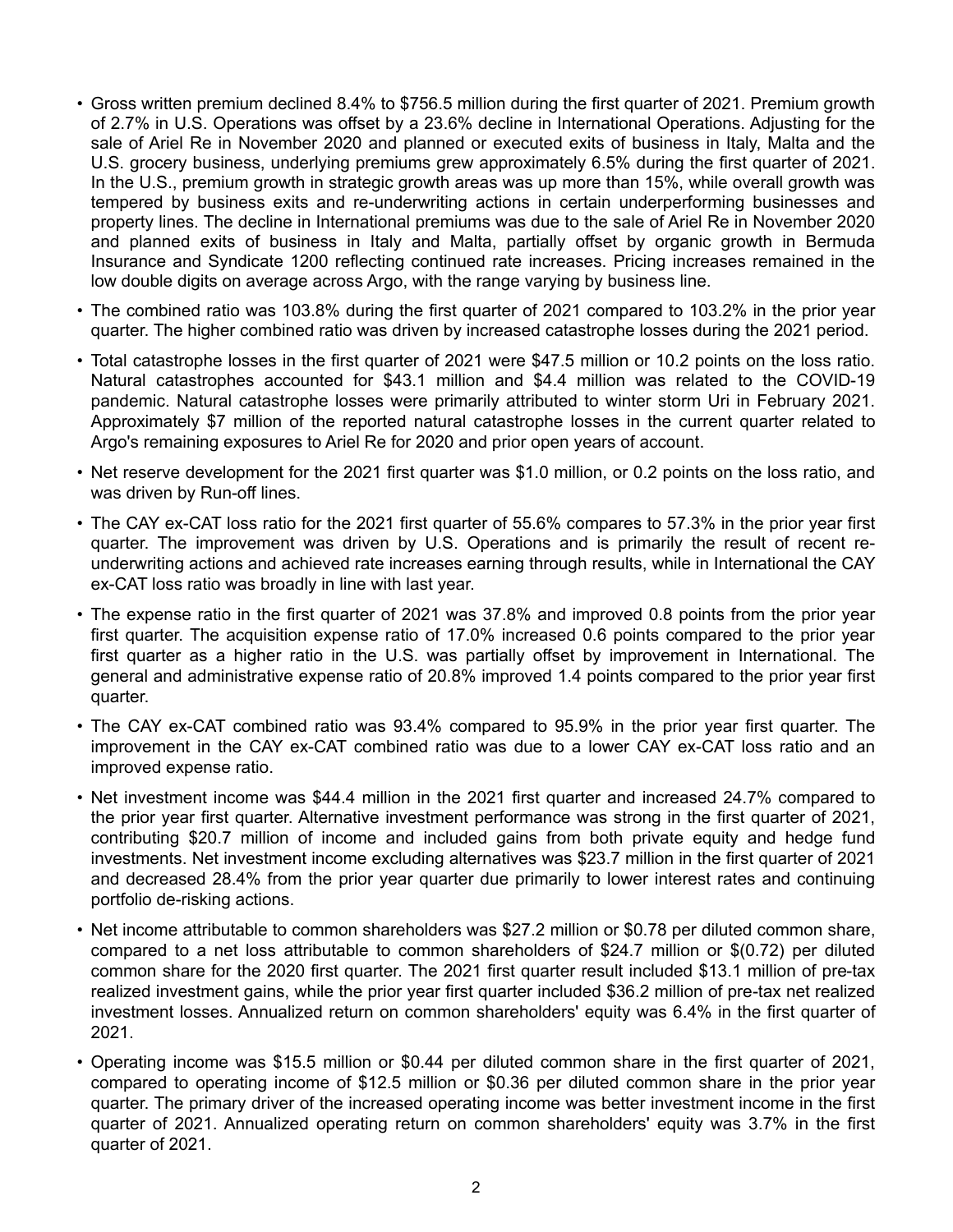## **U.S. Operations:**

| \$ in millions                           | <b>Three Months Ended</b><br>March 31, |    | Y/Y    |            |  |  |
|------------------------------------------|----------------------------------------|----|--------|------------|--|--|
| <b>U.S. Operations</b>                   | 2021<br>2020                           |    |        | Change     |  |  |
| Gross written premiums                   | \$<br>489.4                            | \$ | 476.5  | 2.7%       |  |  |
| Net written premiums                     | 293.0                                  |    | 269.4  | 8.8%       |  |  |
| Earned premiums                          | 314.4                                  |    | 302.5  | 3.9%       |  |  |
| Losses and loss adjustment expenses      | 195.6                                  |    | 189.6  | 3.2%       |  |  |
| Acquisition expenses                     | 50.3                                   |    | 41.8   | 20.3 %     |  |  |
| General and administrative expenses      | 57.2                                   |    | 54.3   | 5.3 %      |  |  |
| Underwriting income (loss)               | 11.3                                   | \$ | 16.8   | $-32.7%$   |  |  |
| Loss ratio                               | 62.2 %                                 |    | 62.7 % | $-0.5$ pts |  |  |
| Acquisition expense ratio                | 16.0 %                                 |    | 13.8 % | 2.2 pts    |  |  |
| General and administrative expense ratio | 18.2 %                                 |    | 18.0 % | $0.2$ pts  |  |  |
| Expense ratio                            | 34.2 %                                 |    | 31.8 % | $2.4$ pts  |  |  |
| Combined ratio                           | 96.4 %                                 |    | 94.5 % | $1.9$ pts  |  |  |
| CAY ex-CAT loss ratio                    | 55.7 %                                 |    | 58.4 % | $-2.7$ pts |  |  |

- In our U.S. Operations, gross written premiums increased 2.7% compared to the 2020 first quarter due to growth in Professional and Specialty lines, while premiums in Property and Liability lines declined. Growth in the period was driven by strategic focus businesses that include Argo Pro, Casualty, Construction, Environmental, Inland Marine and Surety. These businesses, which represent more than 60% of U.S. Operations gross written premiums, in total were up more than 15% during the quarter. Offsetting this growth was the impact of planned reductions in Property lines and other re-underwriting actions, including the exit of our grocery and restaurant business. Rates on average were up in the high single digits, with pricing increases in our focus businesses generally consistent with recent quarters.
- Net written premiums increased 8.8% and earned premiums were up 3.9% compared to the 2020 first quarter due to growth in gross written premiums in prior quarters. The higher growth rate in net written premiums compared to gross written premiums primarily reflects changes in business mix and a reduction in fronted business in 2021. Net written and earned premium growth was primarily attributed to Professional and to a lesser extent Specialty and Property lines.
- The loss ratio for the first quarter of 2021 was 62.2%, an improvement of 0.5 points compared to the prior year first quarter. The lower loss ratio was driven by a 2.7 point improvement in the CAY ex-CAT loss ratio and modest favorable prior accident year reserve development. Partially offsetting these factors was a 3.4 point increase in catastrophe losses compared to the prior year first quarter.
- Net favorable prior-year reserve development in the first quarter of 2021 was \$0.4 million compared to \$3.3 million of net reserve strengthening in the prior year first quarter.
- Catastrophe losses totaled 6.6 points compared to 3.2 points in the prior year first quarter and were primarily related to losses resulting from winter storm Uri in February 2021.
- The acquisition expense ratio for the first quarter of 2021 was 16.0%, an increase of 2.2 points compared to the 2020 first quarter. The increase was primarily driven by changes in business mix, higher gross commissions and lower ceding commissions, as the prior year quarter included additional ceding commission income.
- The general and administrative expense ratio was 18.2% in the first quarter of 2021 and was relatively stable with the prior year quarter.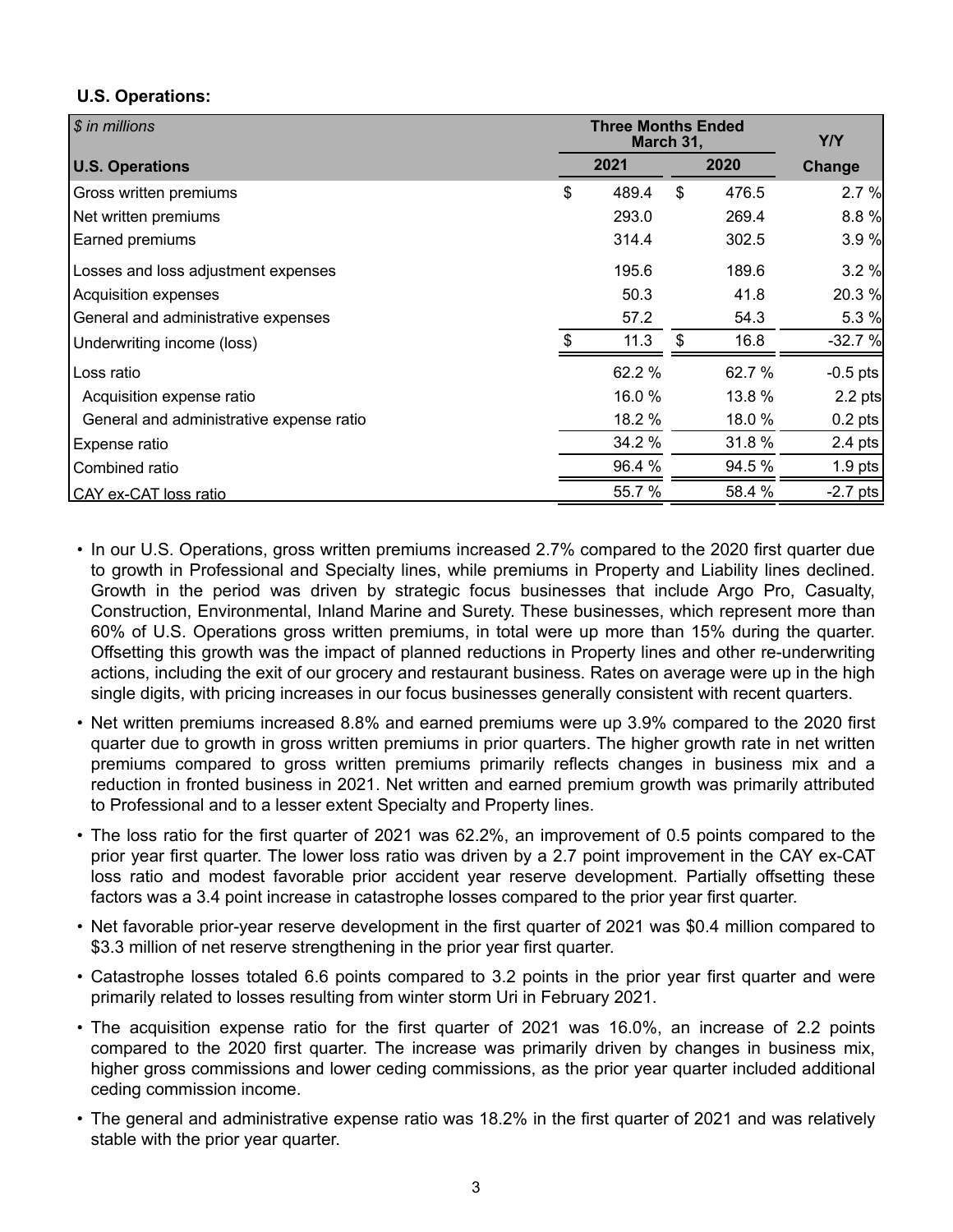## **International Operations:**

| \$ in millions                           |              | <b>Three Months Ended</b><br>March 31, |    | Y/Y     |            |
|------------------------------------------|--------------|----------------------------------------|----|---------|------------|
| <b>International Operations</b>          | 2021<br>2020 |                                        |    | Change  |            |
| Gross written premiums                   | \$           | 266.9                                  | \$ | 349.2   | $-23.6%$   |
| Net written premiums                     |              | 128.1                                  |    | 110.9   | 15.5 %     |
| Earned premiums                          |              | 151.5                                  |    | 132.3   | 14.5 %     |
| Losses and loss adjustment expenses      |              | 110.6                                  |    | 91.5    | 20.9%      |
| Acquisition expenses                     |              | 29.0                                   |    | 29.5    | $-1.7%$    |
| General and administrative expenses      |              | 33.7                                   |    | 30.8    | 9.4 %      |
| Underwriting income (loss)               |              | (21.8)                                 | \$ | (19.5)  | <b>NM</b>  |
| Loss ratio                               |              | 73.0 %                                 |    | 69.1 %  | $3.9$ pts  |
| Acquisition expense ratio                |              | 19.1 %                                 |    | 22.3 %  | $-3.2$ pts |
| General and administrative expense ratio |              | 22.3 %                                 |    | 23.3 %  | $-1$ pts   |
| <b>Expense Ratio</b>                     |              | 41.4 %                                 |    | 45.6 %  | $-4.2$ pts |
| Combined ratio                           |              | 114.4 %                                |    | 114.7 % | $-0.3$ pts |
| CAY ex-CAT loss ratio                    |              | 55.4 %                                 |    | 54.6 %  | $0.8$ pts  |

- In our International Operations, gross written premiums declined 23.6% in the first quarter of 2021 as top line results were impacted by previously announced business exits, with the largest decrease in Property and Specialty lines. Excluding the impact of business exits, gross written premiums would have been up more than 10%. Rate increases remained strong across all lines of business and averaged approximately 15% during the 2021 first quarter, with particular strength in Liability and Property lines.
- Net written and earned premium in the first quarter of 2021 increased 15.5% and 14.5%, respectively, compared to the 2020 first quarter. The increase was primarily related to growth at Syndicate 1200 due to changes in ceded reinsurance, rate increases achieved over the last several quarters and reductions in third party capital, partially offset by the impact of business exits.
- The loss ratio for the first quarter of 2021 was 73.0% compared to 69.1% in the prior year first quarter. The increase in the loss ratio was primarily due to a 2.8 point year-over-year increase in catastrophe losses. Catastrophe losses totaled 17.6 points in the first quarter of 2021, attributed to natural catastrophes and losses related to COVID-19.
- The CAY ex-CAT loss ratio was 55.4% in the first quarter of 2021 compared to 54.6% in the prior year first quarter.
- Reserve development was not material in the first quarter of 2021, similar to the prior year first quarter result.
- The acquisition ratio improved 3.2 points to 19.1% during the quarter with the improvement driven by actions to remove certain high-cost coverholders.
- The general and administrative ratio of 22.3% declined 1.0 point from the prior year first quarter, which was due to earned premium growth in excess of expense growth.

# **Balance Sheet:**

• Book value per common share was \$48.23 at March 31, 2021, compared to \$49.40 at December 31, 2020. Including dividends paid, book value per common share decreased 1.7% relative to December 31, 2020 due to changes in interest rates and net unrealized losses on fixed maturity securities.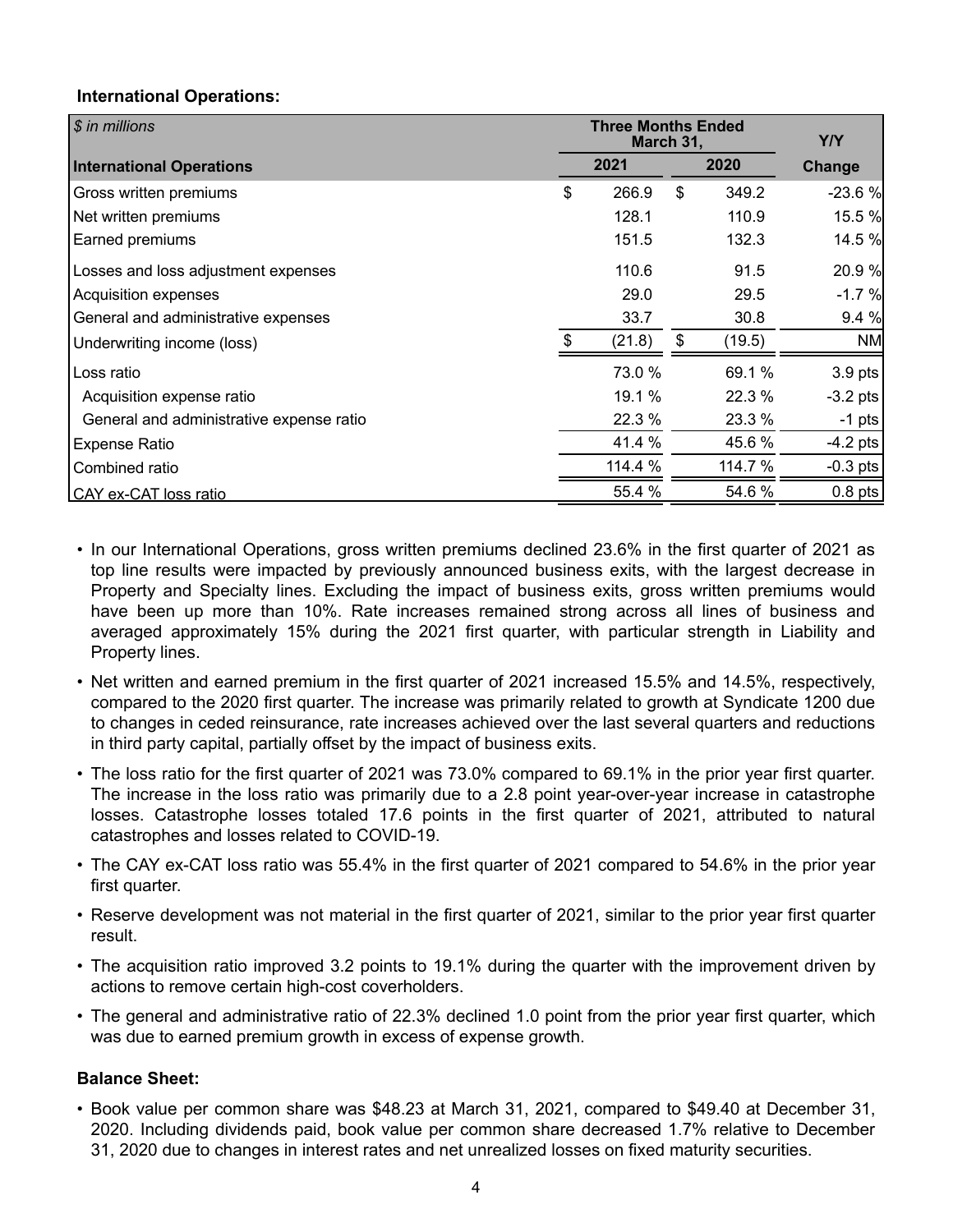### **CONFERENCE CALL**

Argo management will conduct an investor conference call starting at 10 a.m. EST on Tuesday, May 4, 2021. Participants in the U.S. can access the call by dialing (877) 291-5203. Callers dialing from outside the U.S. can access the call by dialing (412) 902-6610. Please ask the operator for the Argo earnings call. A live webcast of the conference call can be accessed at https://services.choruscall.com/links/argo210504.html.

A webcast replay will be available shortly after the live conference call and can be accessed at https://services.choruscall.com/links/argo210504.html. A telephone replay of the conference call will be available through May 11, 2021, to callers in the U.S. by dialing (877) 344-7529 and to callers outside the U.S. by dialing (412) 317-0088 (conference #10151484).

### **ABOUT ARGO GROUP INTERNATIONAL HOLDINGS, LTD.**

Argo Group International Holdings, Ltd. (NYSE: ARGO) is an underwriter of specialty insurance products in the property and casualty market. Argo offers a full line of products and services designed to meet the unique coverage and claims-handling needs of businesses in two primary segments: U.S. Operations and International Operations. Argo and its insurance subsidiaries are rated 'A-' by Standard and Poor's. Argo's insurance subsidiaries are rated 'A-' by A.M. Best. More information on Argo and its subsidiaries is available at www.argogroup.com.

### **FORWARD-LOOKING STATEMENTS**

This press release includes forward-looking statements that reflect our current views with respect to future events and financial performance. Forward-looking statements include all statements that do not relate solely to historical or current facts, and can be identified by the use of words such as "expect," "intend," "plan," "believe," "do not believe," "aim," "project," "anticipate," "seek," "will," "likely," "assume," "estimate," "may," "continue," "guidance," "objective," "remain optimistic," "improve," "progress," "path toward," "outlook," "trends," "future," "could," "would," "should," "target," "on track" and similar expressions of a future or forward-looking nature.

Such statements are subject to certain risks and uncertainties that could cause actual events or results to differ materially. For a more detailed discussion of such risks and uncertainties, see Item 1A, "Risk Factors" in Argo's Annual Report on Form 10-K for the fiscal year ended December 31, 2020 and in other filings with the Securities and Exchange Commission ("SEC"). The inclusion of a forward-looking statement herein should not be regarded as a representation by Argo that Argo's objectives will be achieved. Argo undertakes no obligation to publicly update forward-looking statements, whether as a result of new information, future events or otherwise. You should not place undue reliance on any such statements.

#### **NON-GAAP FINANCIAL MEASURES**

In presenting the Company's results, management has included and discussed in this press release certain nongenerally accepted accounting principles ("non-GAAP") financial measures within the meaning of Regulation G as promulgated by the SEC. Management believes that these non-GAAP measures, which may be defined differently by other companies, better explain the Company's results of operations in a manner that allows for a more complete understanding of the underlying trends in the Company's business. However, these measures should not be viewed as a substitute for those determined in accordance with generally accepted accounting principles ("U.S. GAAP").

"Underwriting income" is an internal performance measure used in the management of the Company's operations and represents net amount earned from underwriting activities (net premium earned less underwriting expenses and claims incurred). Although this measure of profit (loss) does not replace net income (loss) computed in accordance with U.S. GAAP as a measure of profitability, management uses this measure of profit (loss) to focus our reporting segments on generating underwriting income. The Company presents Underwriting income as a measure that is commonly recognized as a standard of performance by investors, analysts, rating agencies and other users of its financial information.

"Current accident year (CAY) ex-CAT combined ratio" and the "Current accident year (CAY) ex-CAT loss ratio" are internal measures used by the management of the Company to evaluate the performance of its underwriting activity and represents the net amount of underwriting income excluding catastrophe related charges, the impact of changes to prior year loss reserves and other one-time items that would impact expenses or net earned premium. Although this measure does not replace the GAAP combined ratio it provides management with a view of the quality of earnings generated by underwriting activity for the current accident year.

"Operating income" is an internal performance measure used in the management of the Company's operations and represents operating results after-tax (at an assumed effective tax rate of 15%) and preferred share dividends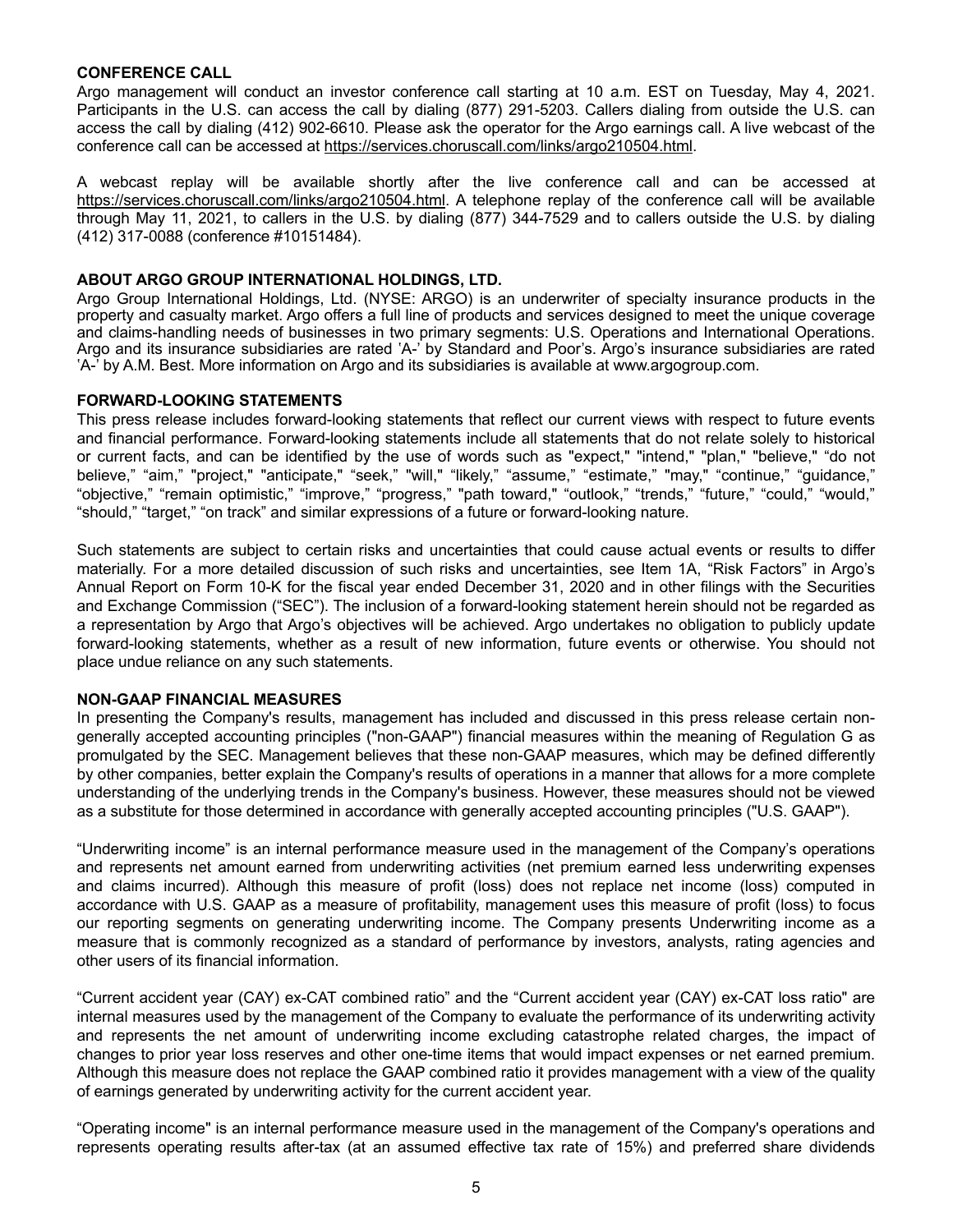excluding, as applicable, net realized investment gains or losses, net foreign exchange gain or loss, non-operating expenses, and other similar non-recurring items. The Company excludes net realized investment gains or losses, net foreign exchange gain or loss, non-operating expenses, and other similar non-recurring items from the calculation of operating income because these amounts are influenced by and fluctuate in part, by market conditions that are outside of management's control. In addition to presenting net income determined in accordance with U.S. GAAP, the Company believes that showing operating income enables investors, analysts, rating agencies and other users of the Company's financial information to more easily analyze our results of operations and underlying business performance. Operating income should not be viewed as a substitute for U.S. GAAP net income.

"Annualized return on average common shareholders' equity" ("ROACE") is calculated using average common shareholders' equity. In calculating ROACE, the net income attributable to common shareholders for the period is multiplied by the number of periods in a calendar year to arrive at annualized net income available to common shareholders. The Company presents ROACE as a measure that is commonly recognized as a standard of performance by investors, analysts, rating agencies and other users of its financial information. "Annualized operating return on average common shareholders' equity" is calculated using operating income (as defined above and annualized in the manner described for net income (loss) attributable to common shareholders under ROACE above) and average common shareholders' equity.

The "percentage change in book value per common share" includes (by adding) the effects of cash dividends paid per common share to the calculated book value per common share for the current period. This adjusted amount is then compared to the prior period's book value per common share to determine the period over period change. The Company believes that including the dividends paid per common share allows users of its financial statements to more easily identify the impact of the changes in book value per common share from the perspective of investors.

Reconciliations of non-GAAP financial measures to their most directly comparable U.S. GAAP measures are included in the attached tables and footnotes.

(financial tables follow)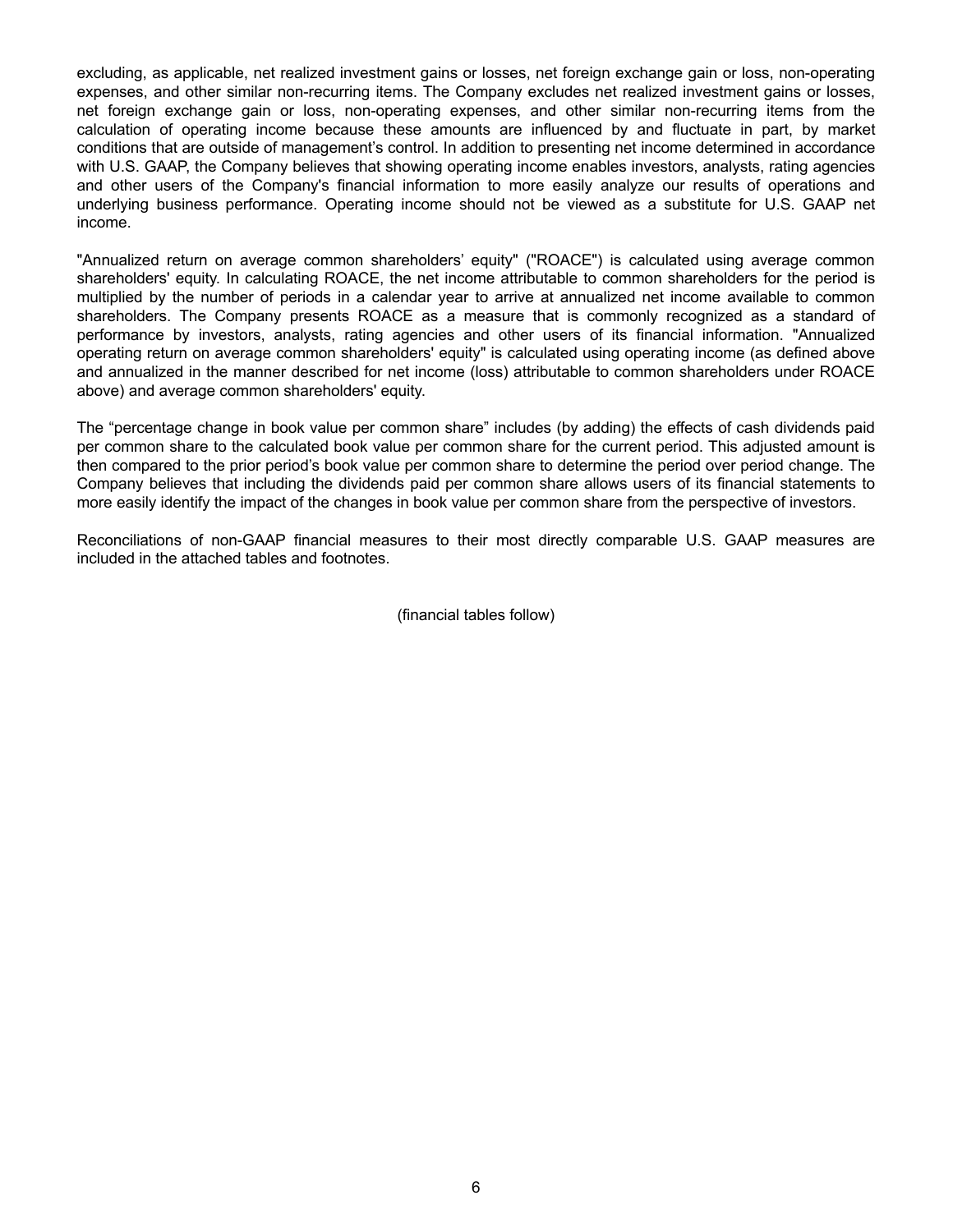# **ARGO GROUP INTERNATIONAL HOLDINGS, LTD. CONSOLIDATED BALANCE SHEETS**

(in millions, except per share amounts)

|                                                  |       | March 31,   | December 31,  |          |
|--------------------------------------------------|-------|-------------|---------------|----------|
|                                                  |       | 2021        |               | 2020     |
|                                                  |       | (unaudited) |               |          |
| <b>Assets</b>                                    |       |             |               |          |
| <b>Total investments</b>                         | \$    | 5,327.2     | $\$\$         | 5,255.8  |
| Cash                                             |       | 156.7       |               | 148.8    |
| Accrued investment income                        |       | 22.5        |               | 21.8     |
| <b>Receivables</b>                               |       | 3,442.2     |               | 3,688.8  |
| Goodwill and intangible assets                   |       | 207.8       |               | 207.8    |
| Deferred acquisition costs, net                  |       | 169.6       |               | 163.6    |
| Ceded unearned premiums                          |       | 585.3       |               | 575.1    |
| Other assets                                     |       | 437.6       |               | 404.1    |
| <b>Total assets</b>                              | \$    | 10,348.9    | \$            | 10,465.8 |
|                                                  |       |             |               |          |
| <b>Liabilities and Shareholders' Equity</b>      |       |             |               |          |
| Reserves for losses and loss adjustment expenses | $\$\$ | 5,135.3     | $\frac{1}{2}$ | 5,406.0  |
| Unearned premiums                                |       | 1,427.0     |               | 1,464.8  |
| Ceded reinsurance payable, net                   |       | 1,102.7     |               | 950.4    |
| Senior unsecured fixed rate notes                |       | 140.2       |               | 140.2    |
| Other indebtedness                               |       | 60.2        |               | 60.7     |
| Junior subordinated debentures                   |       | 257.9       |               | 257.8    |
| <b>Other liabilities</b>                         |       | 404.6       |               | 328.1    |
| <b>Total liabilities</b>                         |       | 8,527.9     |               | 8,608.0  |
|                                                  |       |             |               |          |
| <b>Preferred shares</b>                          |       | 144.0       |               | 144.0    |
| Common shareholders' equity                      |       | 1,677.0     |               | 1,713.8  |
| Total shareholders' equity                       |       | 1,821.0     |               | 1,857.8  |
| Total liabilities and shareholders' equity       | \$    | 10,348.9    | $\$\$         | 10,465.8 |
|                                                  |       |             |               |          |
| Book value per common share                      | \$    | 48.23       | \$            | 49.40    |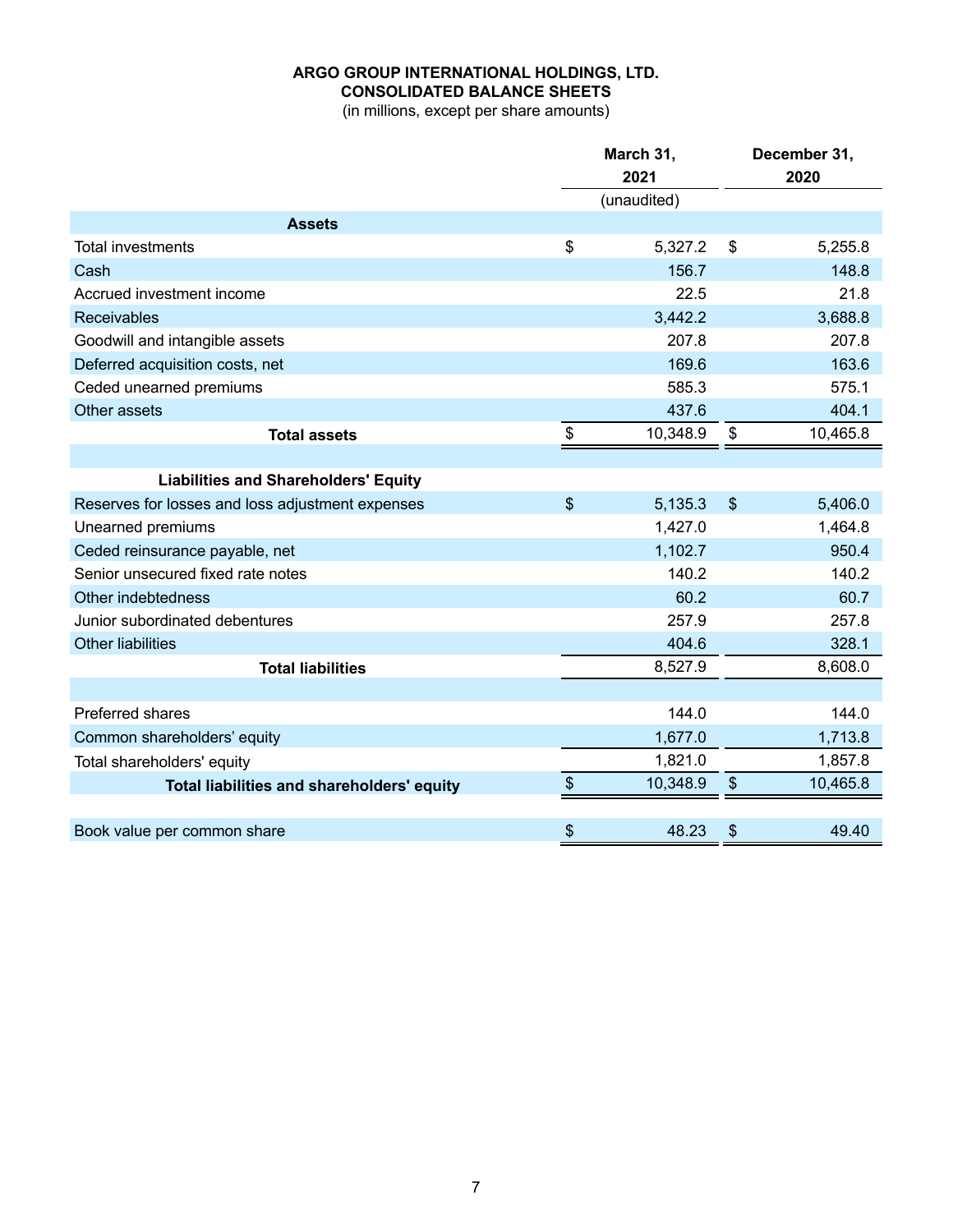# **ARGO GROUP INTERNATIONAL HOLDINGS, LTD. CONSOLIDATED FINANCIAL HIGHLIGHTS**

(in millions, except per share amounts) (unaudited)

|                                                       |               | <b>Three Months Ended</b> |                           |        |  |
|-------------------------------------------------------|---------------|---------------------------|---------------------------|--------|--|
|                                                       |               |                           | March 31,                 |        |  |
|                                                       |               | 2021                      |                           | 2020   |  |
| Gross written premiums                                | $\mathcal{S}$ | 756.5                     | $\boldsymbol{\mathsf{S}}$ | 825.9  |  |
| Net written premiums                                  |               | 421.3                     |                           | 380.5  |  |
|                                                       |               |                           |                           |        |  |
| Earned premiums                                       |               | 466.1                     |                           | 435.0  |  |
| Net investment income                                 |               | 44.4                      |                           | 35.6   |  |
| Net realized investment gains (losses)                |               | 13.1                      |                           | (36.2) |  |
| <b>Total revenue</b>                                  |               | 523.6                     |                           | 434.4  |  |
| Losses and loss adjustment expenses                   |               | 307.6                     |                           | 280.9  |  |
| Acquisition expenses                                  |               | 79.2                      |                           | 71.4   |  |
| General and administrative expenses                   |               | 97.2                      |                           | 96.7   |  |
| Non-operating expenses                                |               | 1.9                       |                           | 3.3    |  |
| Interest expense                                      |               | 5.1                       |                           | 7.8    |  |
| Fee and other expense (income), net                   |               | 0.1                       |                           | (0.9)  |  |
| Foreign currency exchange losses                      |               | 1.3                       |                           | 0.9    |  |
| Total expenses                                        |               | 492.4                     |                           | 460.1  |  |
|                                                       |               |                           |                           |        |  |
| Income (loss) before income taxes                     |               | 31.2                      |                           | (25.7) |  |
| Income tax provision (benefit)                        |               | 1.4                       |                           | (1.0)  |  |
| Net income (loss)                                     | \$            | 29.8                      | \$                        | (24.7) |  |
| Dividends on preferred shares                         |               | 2.6                       |                           |        |  |
| Net income (loss) attributable to common shareholders | \$            | 27.2                      | \$                        | (24.7) |  |
|                                                       |               |                           |                           |        |  |
| Net income (loss) per common share (basic)            | \$            | 0.78                      | \$                        | (0.72) |  |
| Net income (loss) per common share (diluted)          | \$            | 0.78                      | $\frac{1}{2}$             | (0.72) |  |
| Weighted average common shares:                       |               |                           |                           |        |  |
| <b>Basic</b>                                          |               | 34.7                      |                           | 34.5   |  |
| <b>Diluted</b>                                        |               | 34.9                      |                           | 34.5   |  |
|                                                       |               |                           |                           |        |  |
| Loss ratio                                            |               | 66.0%                     |                           | 64.6%  |  |
| Acquisition expense ratio                             |               | 17.0%                     |                           | 16.4%  |  |
| General and administrative expense ratio              |               | 20.8%                     |                           | 22.2%  |  |
| Expense ratio                                         |               | 37.8%                     |                           | 38.6%  |  |
| <b>GAAP</b> combined ratio                            |               | 103.8%                    |                           | 103.2% |  |
| CAY ex-CAT combined ratio                             |               | 93.4%                     |                           | 95.9%  |  |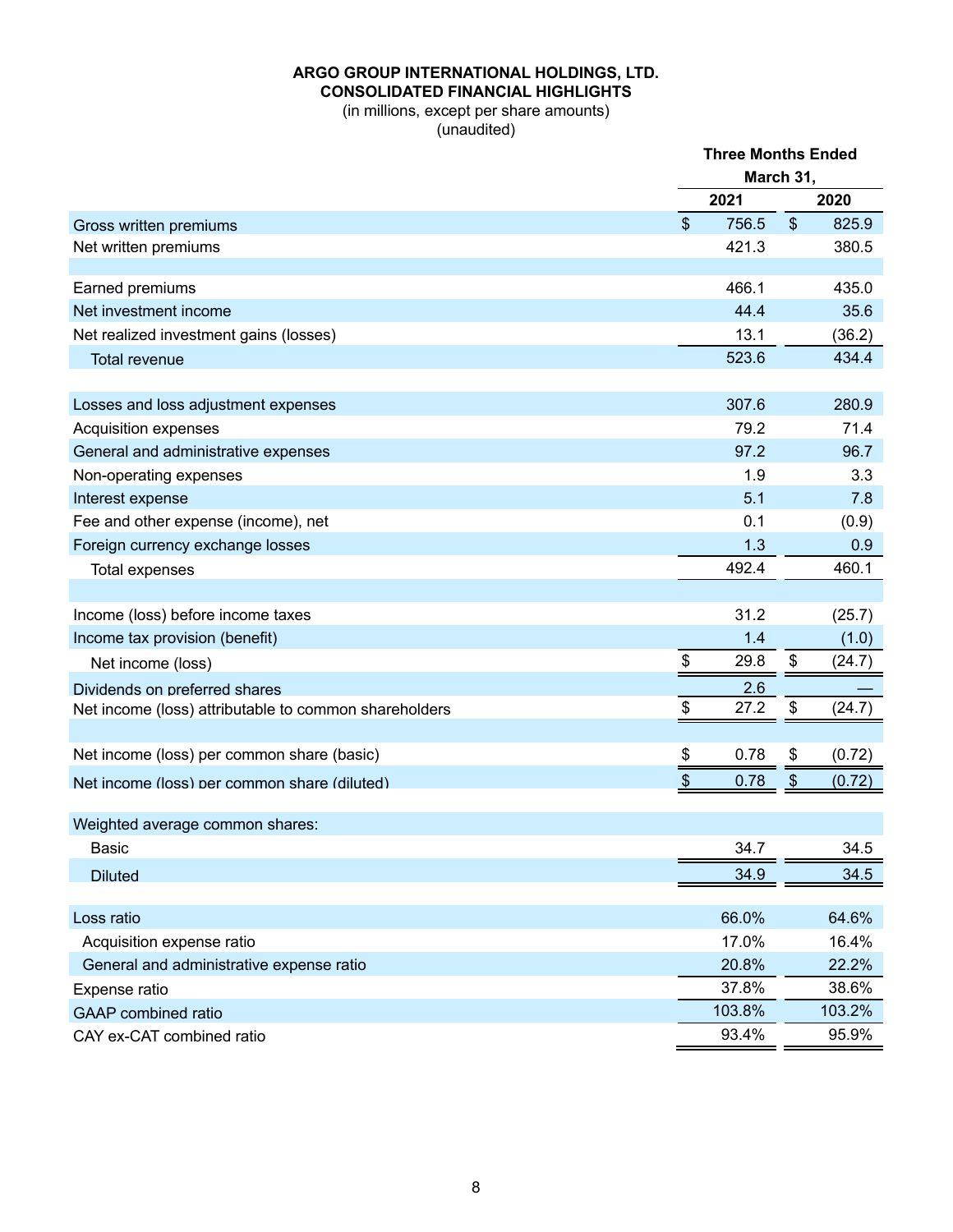## **ARGO GROUP INTERNATIONAL HOLDINGS, LTD. SEGMENT DATA** (in millions)

(unaudited)

|                                          | Three months ended<br>March 31, |    |        |  |
|------------------------------------------|---------------------------------|----|--------|--|
|                                          | 2021                            |    | 2020   |  |
| <b>U.S. Operations</b>                   |                                 |    |        |  |
| Gross written premiums                   | \$<br>489.4                     | \$ | 476.5  |  |
| Net written premiums                     | 293.0                           |    | 269.4  |  |
| Earned premiums                          | 314.4                           |    | 302.5  |  |
| Underwriting income                      | 11.3                            |    | 16.8   |  |
| Net investment income                    | 28.8                            |    | 25.2   |  |
| Interest expense                         | (3.6)                           |    | (4.9)  |  |
| Fee income (expense), net                | 0.1                             |    | (0.2)  |  |
| Operating income before taxes            | \$<br>36.6                      | \$ | 36.9   |  |
|                                          |                                 |    |        |  |
| Loss ratio                               | 62.2%                           |    | 62.7%  |  |
| Acquisition expense ratio                | 16.0%                           |    | 13.8%  |  |
| General and administrative expense ratio | 18.2%                           |    | 18.0%  |  |
| <b>Expense Ratio</b>                     | 34.2%                           |    | 31.8%  |  |
| <b>GAAP</b> combined ratio               | 96.4%                           |    | 94.5%  |  |
| CAY ex-CAT combined ratio                | 89.9%                           |    | 90.2%  |  |
| <b>International Operations</b>          |                                 |    |        |  |
| Gross written premiums                   | \$<br>266.9                     | \$ | 349.2  |  |
| Net written premiums                     | 128.1                           |    | 110.9  |  |
| Earned premiums                          | 151.5                           |    | 132.3  |  |
|                                          |                                 |    |        |  |
| <b>Underwriting loss</b>                 | (21.8)                          |    | (19.5) |  |
| Net investment income                    | 12.0                            |    | 8.6    |  |
| Interest expense                         | (1.4)                           |    | (2.3)  |  |
| Fee (loss) income, net                   | (0.4)                           |    | 0.9    |  |
| Operating loss before taxes              | \$<br>(11.6)                    | \$ | (12.3) |  |
| Loss ratio                               | 73.0%                           |    | 69.1%  |  |
| Acquisition expense ratio                | 19.1%                           |    | 22.3%  |  |
| General and administrative expense ratio | 22.3%                           |    | 23.3%  |  |
| <b>Expense Ratio</b>                     | 41.4%                           |    | 45.6%  |  |
| GAAP combined ratio                      | 114.4%                          |    | 114.7% |  |
| CAY ex-CAT combined ratio                | 96.8%                           |    | 100.2% |  |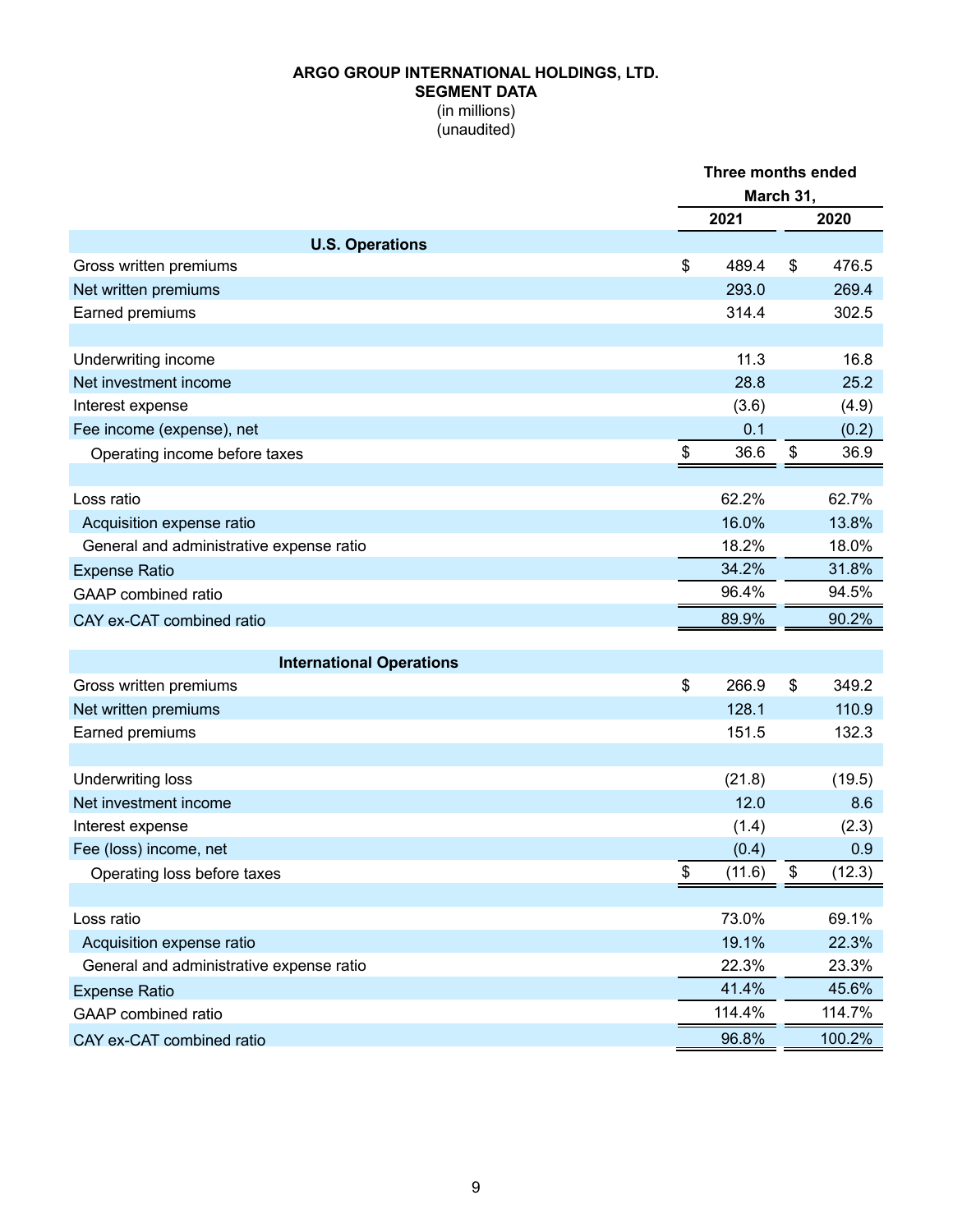## **ARGO GROUP INTERNATIONAL HOLDINGS, LTD. RECONCILIATION OF LOSS RATIOS**

(unaudited)

|                                              | <b>Three Months Ended</b> |            |
|----------------------------------------------|---------------------------|------------|
|                                              | March 31,                 |            |
|                                              | 2021                      | 2020       |
| <b>U.S. Operations</b>                       |                           |            |
| Loss ratio                                   | 62.2%                     | 62.7 %     |
| Prior accident year loss reserve development | 0.1%                      | (1.1)%     |
| Catastrophe losses                           | (6.6)%                    | (3.2)%     |
| CAY ex-CAT loss ratio                        | 55.7%                     | 58.4 %     |
| <b>International Operations</b>              |                           |            |
| Loss ratio                                   | 73.0 %                    | 69.1 %     |
| Prior accident year loss reserve development | $-$ %                     | 0.3%       |
| Catastrophe losses                           | $(17.6)\%$                | $(14.8)\%$ |
| CAY ex-CAT loss ratio                        | 55.4 %                    | 54.6 %     |
| <b>Consolidated</b>                          |                           |            |
| Loss ratio                                   | 66.0%                     | 64.6%      |
| Prior accident year loss reserve development | (0.2)%                    | $(0.6)$ %  |
| Catastrophe losses                           | $(10.2)\%$                | (6.7)%     |
| CAY ex-CAT loss ratio                        | 55.6 %                    | 57.3 %     |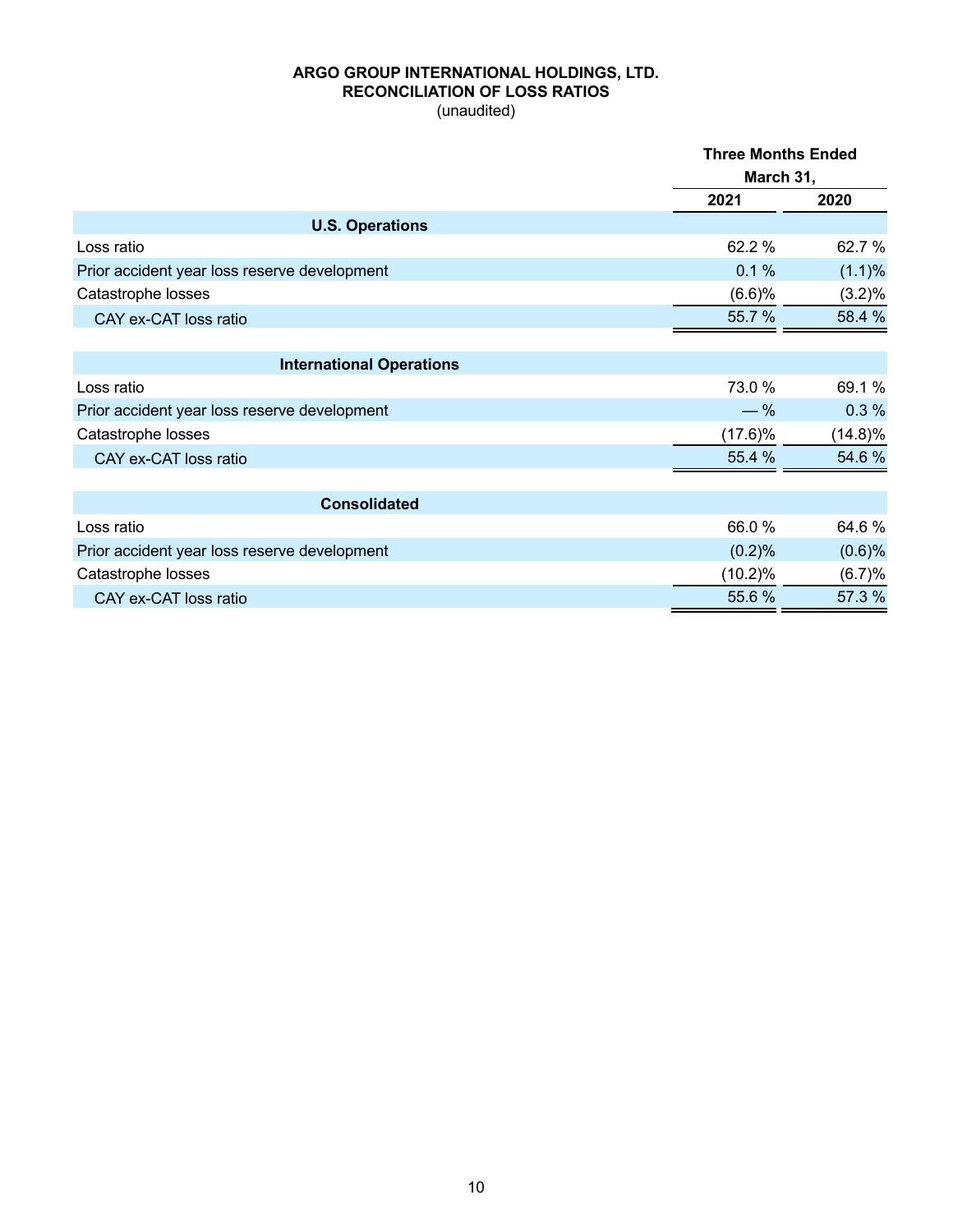#### **ARGO GROUP INTERNATIONAL HOLDINGS, LTD. NET PRIOR-YEAR RESERVE DEVELOPMENT & CATASTROPHE LOSSES BY SEGMENT**

|                                           | <b>Three Months Ended</b><br>March 31, |      |       |
|-------------------------------------------|----------------------------------------|------|-------|
|                                           | 2021                                   | 2020 |       |
| <b>Net Prior-Year Reserve Development</b> |                                        |      |       |
| (Favorable)/Unfavorable                   |                                        |      |       |
| <b>U.S. Operations</b>                    | \$<br>$(0.4)$ \$                       |      | 3.3   |
| <b>International Operations</b>           |                                        |      | (0.4) |
| <b>Run-off Lines</b>                      | 1.4                                    |      | (0.2) |
| Total net prior-year reserve development  | 1.0                                    | \$.  | 2.7   |
|                                           |                                        |      |       |

|                                          |                           | <b>Three Months Ended</b> |                           |      |  |
|------------------------------------------|---------------------------|---------------------------|---------------------------|------|--|
|                                          |                           | March 31,                 |                           |      |  |
|                                          |                           | 2021                      |                           | 2020 |  |
| <b>Catastrophe &amp; COVID-19 Losses</b> |                           |                           |                           |      |  |
| Catastrophe losses                       |                           |                           |                           |      |  |
| U.S. Operations                          | $\boldsymbol{\mathsf{S}}$ | 20.9                      | $\boldsymbol{\mathsf{S}}$ | 2.0  |  |
| <b>International Operations</b>          |                           | 22.2                      |                           | 0.9  |  |
| Total catastrophe losses                 |                           | 43.1                      |                           | 2.9  |  |
|                                          |                           |                           |                           |      |  |
| COVID-19 losses                          |                           |                           |                           |      |  |
| U.S. Operations                          |                           |                           |                           | 7.5  |  |
| <b>International Operations</b>          |                           | 4.4                       |                           | 18.7 |  |
| Total COVID-19 losses                    |                           | 4.4                       |                           | 26.2 |  |
|                                          |                           |                           |                           |      |  |
| Catastrophe & COVID-19 losses            |                           |                           |                           |      |  |
| U.S. Operations                          |                           | 20.9                      |                           | 9.5  |  |
| <b>International Operations</b>          |                           | 26.6                      |                           | 19.6 |  |
| Total catastrophe & COVID-19 losses      | \$                        | 47.5                      | $\boldsymbol{\mathsf{S}}$ | 29.1 |  |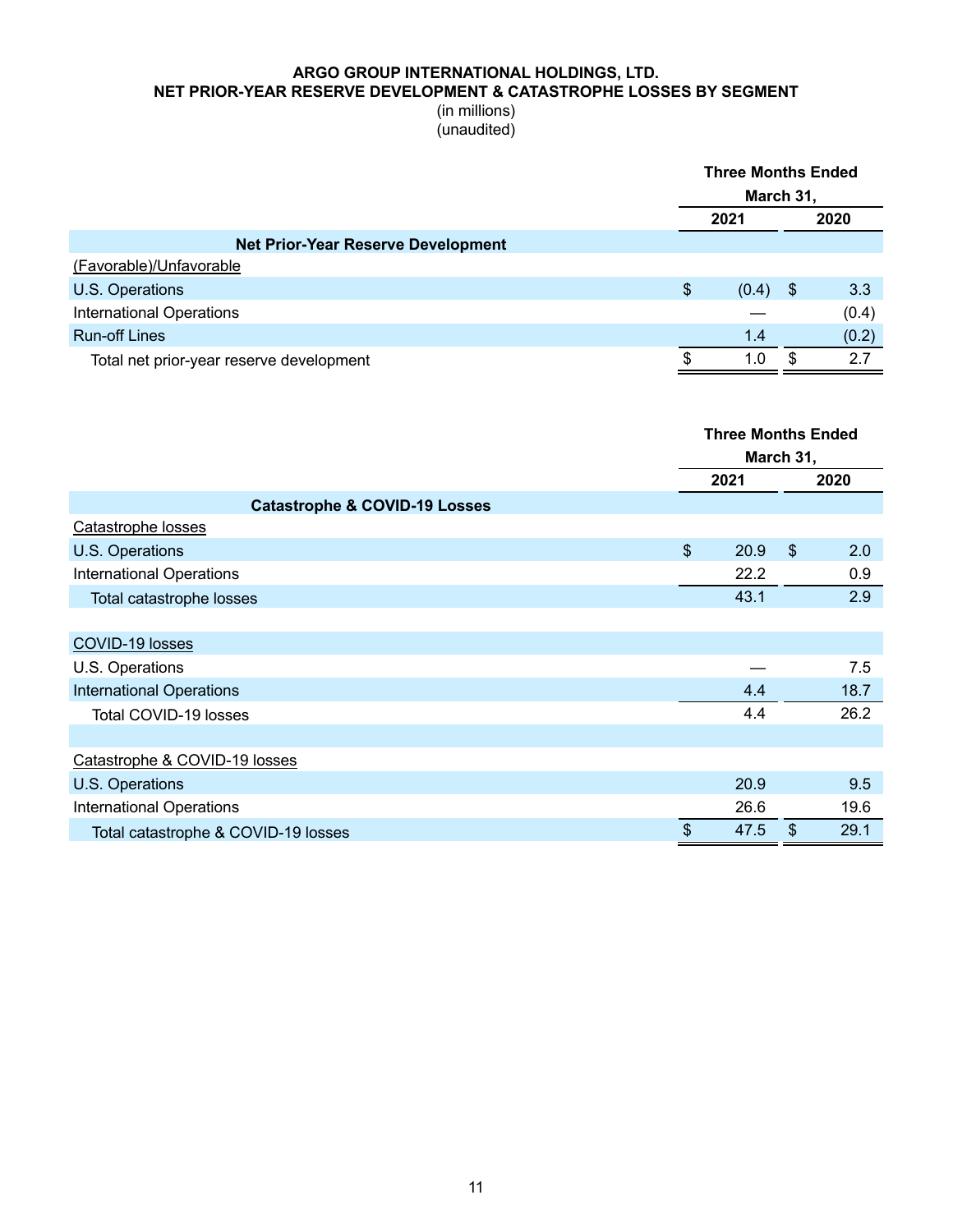## **ARGO GROUP INTERNATIONAL HOLDINGS, LTD. RECONCILIATION OF UNDERWRITING LOSS TO NET INCOME (LOSS) CONSOLIDATED**

|                                        |              | <b>Three Months Ended</b> |        |  |  |  |
|----------------------------------------|--------------|---------------------------|--------|--|--|--|
|                                        |              | March 31,                 |        |  |  |  |
|                                        | 2021         |                           | 2020   |  |  |  |
| Net income (loss)                      | \$<br>29.8   | $\boldsymbol{\mathsf{S}}$ | (24.7) |  |  |  |
| Add (deduct):                          |              |                           |        |  |  |  |
| Income tax provision (benefit)         | 1.4          |                           | (1.0)  |  |  |  |
| Net investment income                  | (44.4)       |                           | (35.6) |  |  |  |
| Net realized investment (gains) losses | (13.1)       |                           | 36.2   |  |  |  |
| Interest expense                       | 5.1          |                           | 7.8    |  |  |  |
| Fee and other expense (income), net    | 0.1          |                           | (0.9)  |  |  |  |
| Foreign currency exchange losses       | 1.3          |                           | 0.9    |  |  |  |
| Non-operating expenses                 | 1.9          |                           | 3.3    |  |  |  |
| Underwriting loss                      | \$<br>(17.9) | \$                        | (14.0) |  |  |  |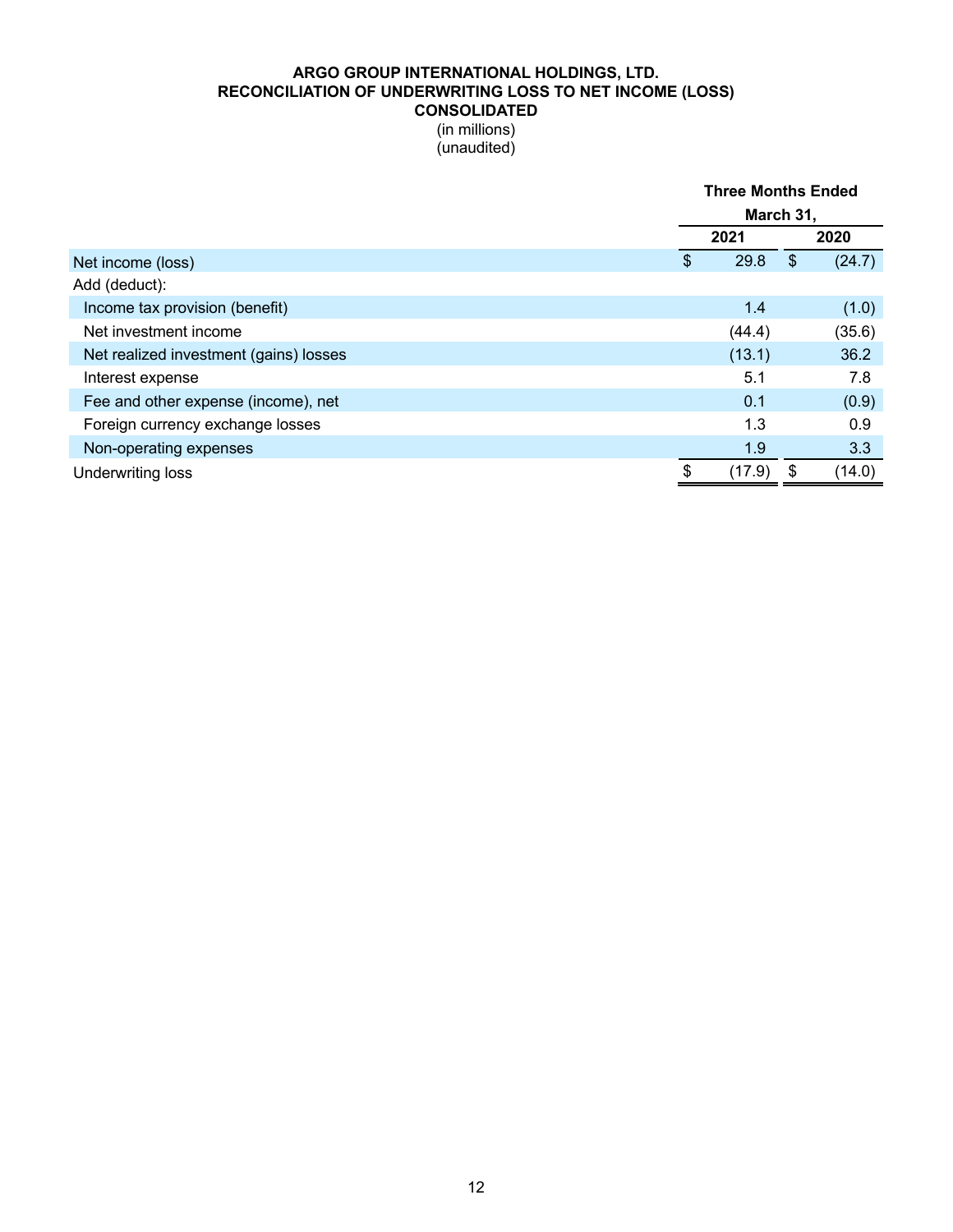## **ARGO GROUP INTERNATIONAL HOLDINGS, LTD. RECONCILIATION OF OPERATING INCOME TO NET INCOME (LOSS) CONSOLIDATED**

(in millions, except per share amounts) (unaudited)

|                                                             | <b>Three Months Ended</b> |        |               |        |
|-------------------------------------------------------------|---------------------------|--------|---------------|--------|
|                                                             | March 31,                 |        |               |        |
|                                                             |                           | 2021   |               | 2020   |
| Net income (loss), as reported                              | \$                        | 29.8   | $\mathcal{S}$ | (24.7) |
| Income tax provision (benefit)                              |                           | 1.4    |               | (1.0)  |
| Net income (loss), before taxes                             |                           | 31.2   |               | (25.7) |
| Add (deduct):                                               |                           |        |               |        |
| Net realized investment (gains) losses                      |                           | (13.1) |               | 36.2   |
| Foreign currency exchange losses                            |                           | 1.3    |               | 0.9    |
| Non-operating expenses                                      |                           | 1.9    |               | 3.3    |
| Operating income before taxes and preferred share dividends |                           | 21.3   |               | 14.7   |
| Income tax provision, at assumed rate (1)                   |                           | 3.2    |               | 2.2    |
| Preferred share dividends                                   |                           | 2.6    |               |        |
| Operating income                                            | $\mathfrak{L}$            | 15.5   | \$            | 12.5   |
|                                                             |                           |        |               |        |
| Operating income per common share (diluted)                 | \$                        | 0.44   | $\frac{1}{2}$ | 0.36   |
|                                                             |                           |        |               |        |
| Weighted average common shares, diluted                     |                           | 34.9   |               | 34.5   |

(1) For the purpose of calculating Operating Income, an assumed tax rate of 15% was used for all periods presented.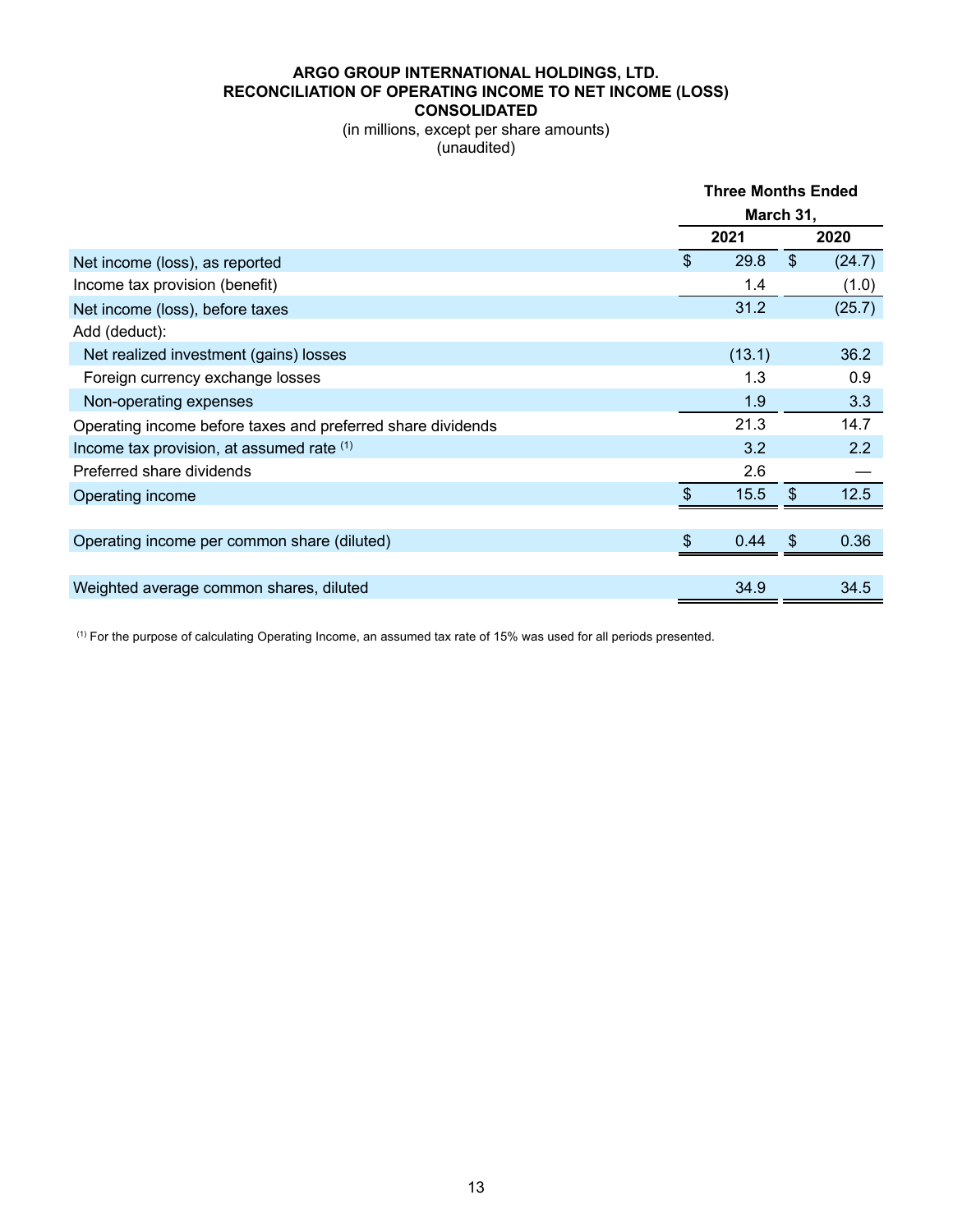#### **ARGO GROUP INTERNATIONAL HOLDINGS, LTD. RECONCILIATION OF PRE-TAX OPERATING INCOME BY SEGMENT TO NET INCOME (LOSS)**

|                                                   | <b>Three Months Ended</b> |        |    |        |
|---------------------------------------------------|---------------------------|--------|----|--------|
|                                                   | March 31,                 |        |    |        |
|                                                   |                           | 2021   |    | 2020   |
| Operating income (loss) before income taxes:      |                           |        |    |        |
| U.S. Operations                                   | \$                        | 36.6   | \$ | 36.9   |
| <b>International Operations</b>                   |                           | (11.6) |    | (12.3) |
| <b>Run-off Lines</b>                              |                           | (0.8)  |    | 0.5    |
| Corporate and Other                               |                           | (2.9)  |    | (10.4) |
| Total operating income (loss) before income taxes |                           | 21.3   |    | 14.7   |
| Net realized investment gains (losses)            |                           | 13.1   |    | (36.2) |
| Foreign currency exchange (losses) gains          |                           | (1.3)  |    | (0.9)  |
| Non-operating expenses                            |                           | (1.9)  |    | (3.3)  |
| Income (loss) before income taxes                 |                           | 31.2   |    | (25.7) |
| Income tax provision (benefit)                    |                           | 1.4    |    | (1.0)  |
| Net income (loss)                                 | \$                        | 29.8   | \$ | (24.7) |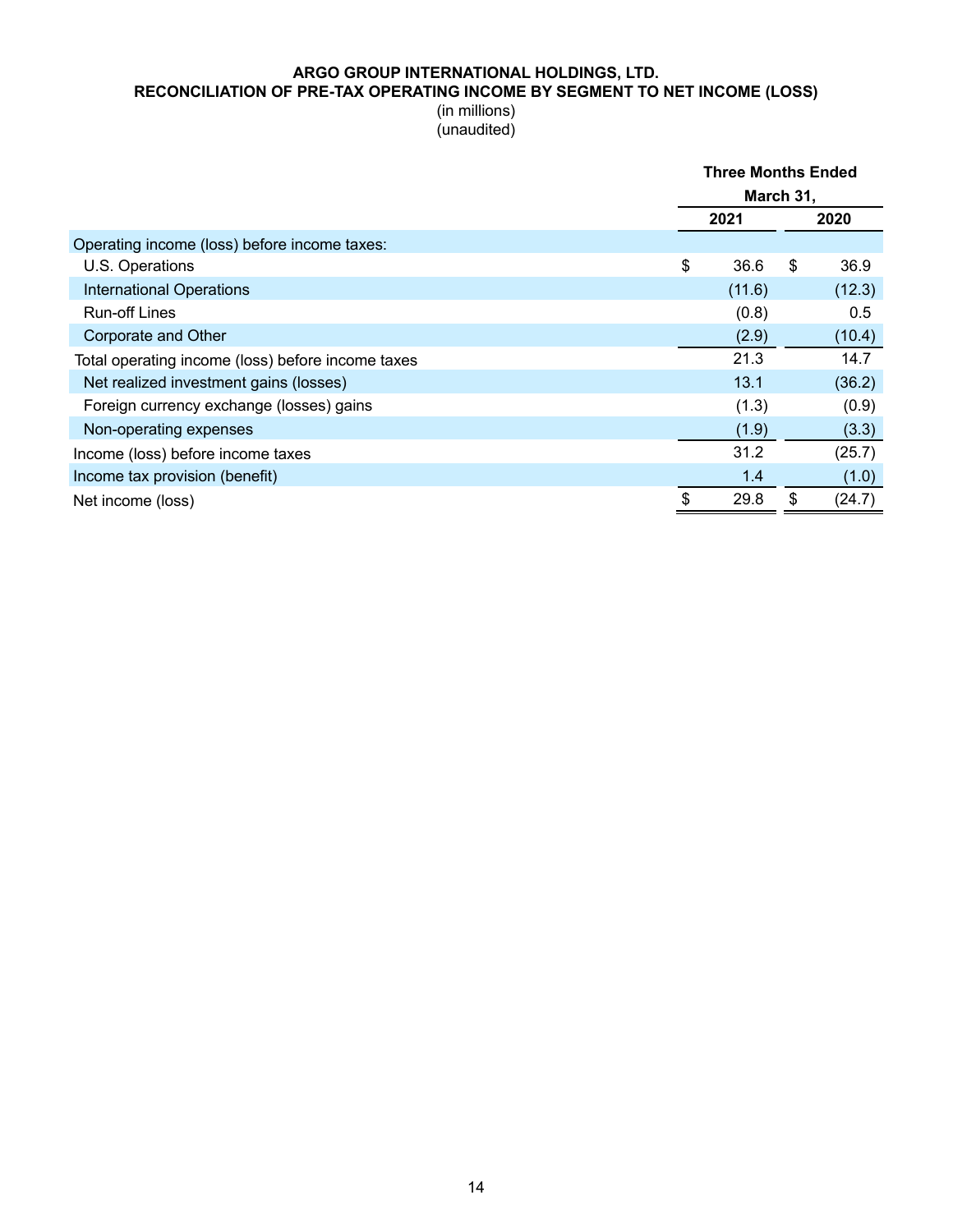### **ARGO GROUP INTERNATIONAL HOLDINGS, LTD. PREMIUMS BY SEGMENT AND LINE OF BUSINESS**

| <b>U.S. Operations</b> |                  | Three months ended March 31, 2021 |                |       |                      |       |                  | Three months ended March 31, 2020 |                       |       |                      |       |  |  |
|------------------------|------------------|-----------------------------------|----------------|-------|----------------------|-------|------------------|-----------------------------------|-----------------------|-------|----------------------|-------|--|--|
|                        | Gross<br>Written |                                   | Net<br>Written |       | <b>Net</b><br>Earned |       | Gross<br>Written |                                   | <b>Net</b><br>Written |       | <b>Net</b><br>Earned |       |  |  |
| Property               |                  | 56.9                              | S              | 20.7  |                      | 42.5  |                  | 65.2                              |                       | 15.1  |                      | 39.4  |  |  |
| Liability              |                  | 266.5                             |                | 162.6 |                      | 165.7 |                  | 269.9                             |                       | 162.7 |                      | 172.3 |  |  |
| Professional           |                  | 112.0                             |                | 72.2  |                      | 71.7  |                  | 97.2                              |                       | 58.6  |                      | 55.5  |  |  |
| Specialty              |                  | 54.0                              |                | 37.5  |                      | 34.5  |                  | 44.2                              |                       | 33.0  |                      | 35.3  |  |  |
| <b>Total</b>           |                  | 489.4                             |                | 293.0 |                      | 314.4 |                  | 476.5                             |                       | 269.4 |                      | 302.5 |  |  |

| <b>International Operations</b> | Three months ended March 31, 2021 |   |                |  |                      |  | Three months ended March 31, 2020 |  |                |  |                             |  |  |
|---------------------------------|-----------------------------------|---|----------------|--|----------------------|--|-----------------------------------|--|----------------|--|-----------------------------|--|--|
|                                 | Gross<br>Written                  |   | Net<br>Written |  | <b>Net</b><br>Earned |  | Gross<br>Written                  |  | Net<br>Written |  | <b>Net</b><br><b>Earned</b> |  |  |
| Property                        | 79.4                              | S | 19.9           |  | 42.1                 |  | 123.2                             |  | 12.7           |  | 35.7                        |  |  |
| Liability                       | 57.3                              |   | 30.7           |  | 30.2                 |  | 56.0                              |  | 17.4           |  | 20.0                        |  |  |
| Professional                    | 53.1                              |   | 27.4           |  | 33.2                 |  | 55.7                              |  | 24.5           |  | 28.7                        |  |  |
| Specialty                       | 77.1                              |   | 50.1           |  | 46.0                 |  | 114.3                             |  | 56.3           |  | 47.9                        |  |  |
| <b>Total</b>                    | 266.9                             |   | 128.1          |  | 151.5                |  | 349.2                             |  | 110.9          |  | 132.3                       |  |  |

| <b>Consolidated</b> | Three months ended March 31, 2021 |                  |   |                       |  |               | Three months ended March 31, 2020 |                         |   |                       |  |                      |  |
|---------------------|-----------------------------------|------------------|---|-----------------------|--|---------------|-----------------------------------|-------------------------|---|-----------------------|--|----------------------|--|
|                     |                                   | Gross<br>Written |   | <b>Net</b><br>Written |  | Net<br>Earned |                                   | <b>Gross</b><br>Written |   | <b>Net</b><br>Written |  | <b>Net</b><br>Earned |  |
| Property            |                                   | 136.3            | Ф | 40.6                  |  | 84.6          |                                   | 188.4                   | S | 27.8                  |  | 75.1                 |  |
| Liability           |                                   | 324.0            |   | 193.5                 |  | 196.1         |                                   | 326.1                   |   | 180.3                 |  | 192.5                |  |
| Professional        |                                   | 165.1            |   | 99.6                  |  | 104.9         |                                   | 152.9                   |   | 83.1                  |  | 84.2                 |  |
| Specialty           |                                   | 131.1            |   | 87.6                  |  | 80.5          |                                   | 158.5                   |   | 89.3                  |  | 83.2                 |  |
| <b>Total</b>        |                                   | 756.5            |   | 421.3                 |  | 466.1         |                                   | 825.9                   |   | 380.5                 |  | 435.0                |  |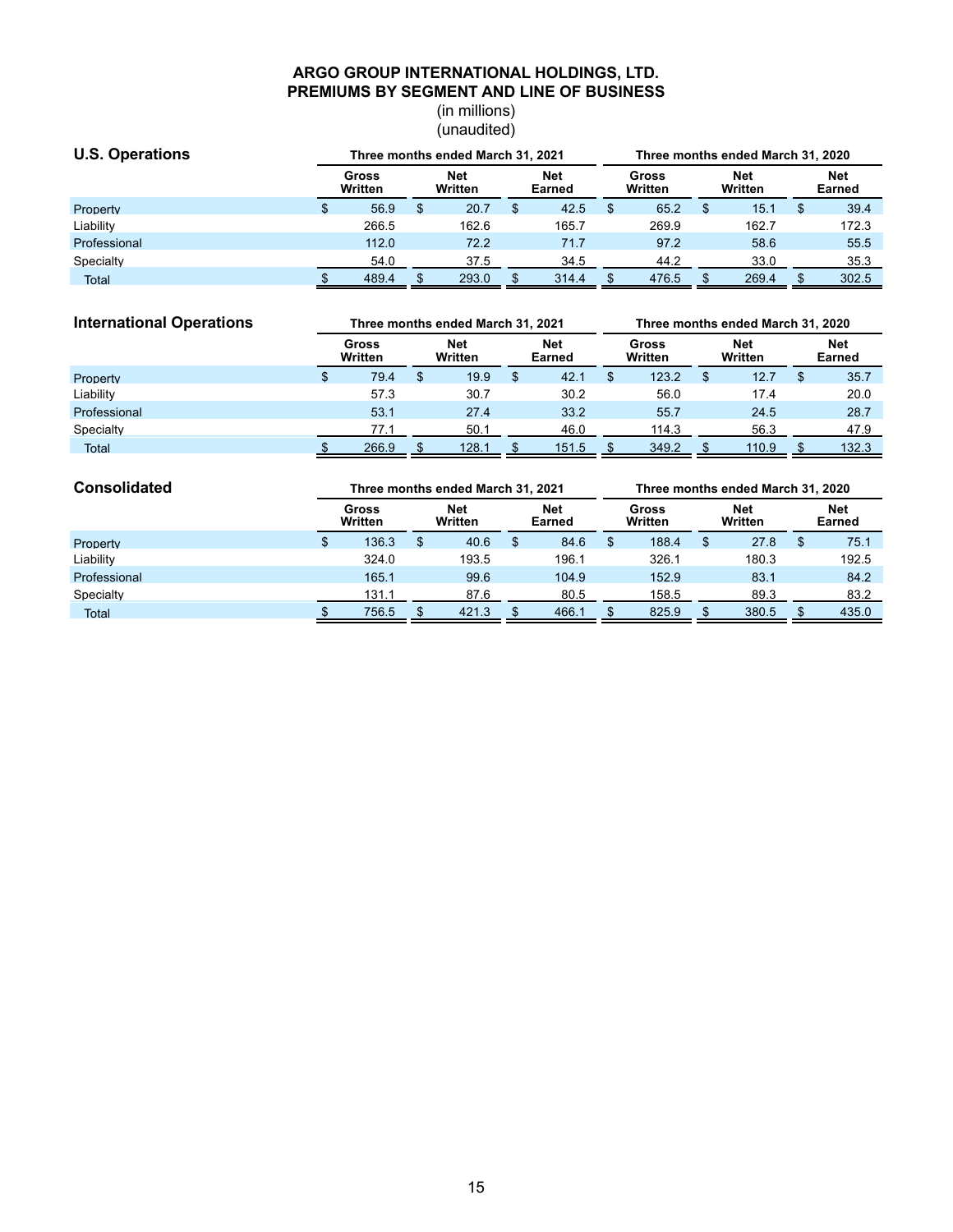### **ARGO GROUP INTERNATIONAL HOLDINGS, LTD. COMPONENTS OF NET INVESTMENT INCOME & NET REALIZED INVESTMENT GAINS (LOSSES) CONSOLIDATED**

|                                                          |   | <b>Three Months Ended</b><br>March 31, |    |      |  |
|----------------------------------------------------------|---|----------------------------------------|----|------|--|
|                                                          |   |                                        |    |      |  |
|                                                          |   | 2021                                   |    | 2020 |  |
| <b>Net Investment Income</b>                             |   |                                        |    |      |  |
| Net investment income, excluding alternative investments | S | 23.7                                   | \$ | 33.1 |  |
| Alternative investments                                  |   | 20.7                                   |    | 2.5  |  |
| Total net investment income                              | S | 44.4                                   |    | 35.6 |  |

|                                               | <b>Three Months Ended</b><br>March 31,<br>2021<br>2020 |       |  |        |
|-----------------------------------------------|--------------------------------------------------------|-------|--|--------|
|                                               |                                                        |       |  |        |
| <b>Net Realized Investment Gains (Losses)</b> |                                                        |       |  |        |
| Net realized investment (losses) gains        | S                                                      | (1.3) |  | 27.8   |
| Change in fair value of equity securities     |                                                        | 15.5  |  | (39.3) |
| Credit losses on fixed maturity securities    |                                                        | (1.1) |  | (24.7) |
| Total net realized investments gains (losses) |                                                        | 13.1  |  | (36.2) |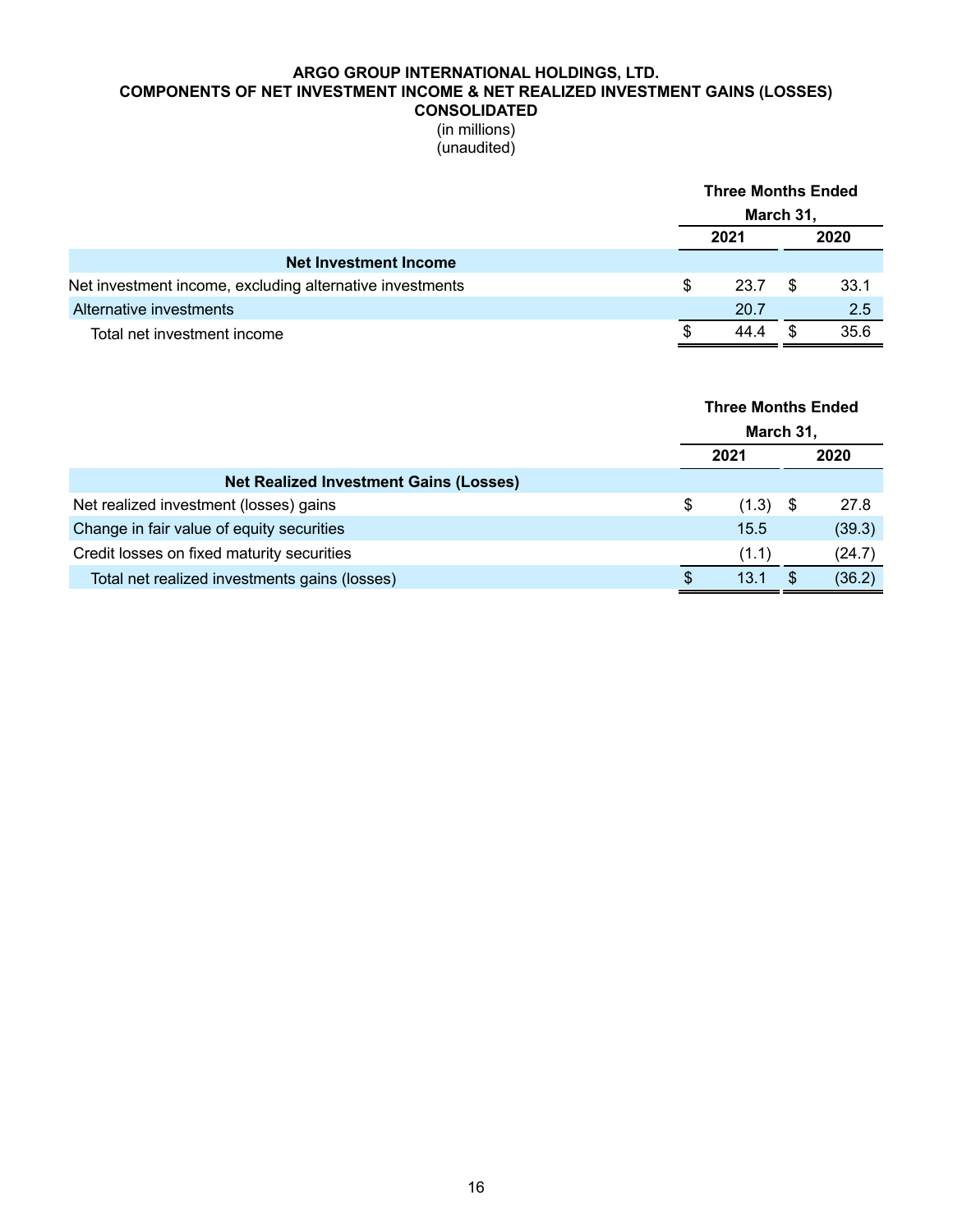### **ARGO GROUP INTERNATIONAL HOLDINGS, LTD. COMPONENTS OF INVESTMENT PORTFOLIO CONSOLIDATED** (in millions) (unaudited)

|                                             | March 31,     |            | December 31, |
|---------------------------------------------|---------------|------------|--------------|
|                                             | 2021          |            | 2020         |
| U.S. Governments and government agencies    | \$<br>367.2   | $\sqrt{3}$ | 399.8        |
| States and political subdivisions           | 194.7         |            | 170.4        |
| Foreign governments                         | 321.8         |            | 294.8        |
| Corporate - Financial                       | 924.3         |            | 917.8        |
| Corporate - Industrial                      | 863.1         |            | 826.6        |
| Corporate - Utilities                       | 222.9         |            | 237.4        |
| Asset-backed securities                     | 125.6         |            | 122.8        |
| Collateralized loan obligations             | 292.5         |            | 289.6        |
| Mortgage-backed securities - Agency         | 498.7         |            | 453.4        |
| Mortgage-backed securities - Commercial     | 355.4         |            | 339.7        |
| Mortgage-backed securities - Residential    | 44.3          |            | 54.8         |
| <b>Total fixed maturities</b>               | 4,210.5       |            | 4,107.1      |
| Common stocks                               | 181.3         |            | 175.1        |
| Preferred stocks                            | 1.0           |            | 1.6          |
| Total equity securities available for sale  | 182.3         |            | 176.7        |
| Private equity                              | 219.9         |            | 211.4        |
| Hedge fund                                  | 117.0         |            | 111.2        |
| Overseas deposits                           | 110.8         |            | 102.1        |
| Other                                       | 4.7           |            | 4.7          |
| Total other investments                     | 452.4         |            | 429.4        |
| Short term investments and cash equivalents | 482.0         |            | 542.6        |
| Cash                                        | 156.7         |            | 148.8        |
| Total cash and invested assets              | \$<br>5,483.9 | \$         | 5,404.6      |

|                                          | March 31,     |               | December 31, |
|------------------------------------------|---------------|---------------|--------------|
|                                          | 2021          |               | 2020         |
| U.S. Governments and government agencies | \$<br>865.9   | $\frac{1}{2}$ | 853.2        |
| AAA                                      | 925.6         |               | 899.1        |
| AA                                       | 421.2         |               | 382.0        |
| A                                        | 898.2         |               | 869.9        |
| <b>BBB</b>                               | 746.3         |               | 739.4        |
| BB                                       | 188.8         |               | 209.5        |
| B                                        | 88.5          |               | 77.9         |
| Lower than B                             | 24.5          |               | 24.8         |
| Not rated                                | 51.5          |               | 51.3         |
| Total fixed maturities                   | \$<br>4,210.5 | \$            | 4,107.1      |